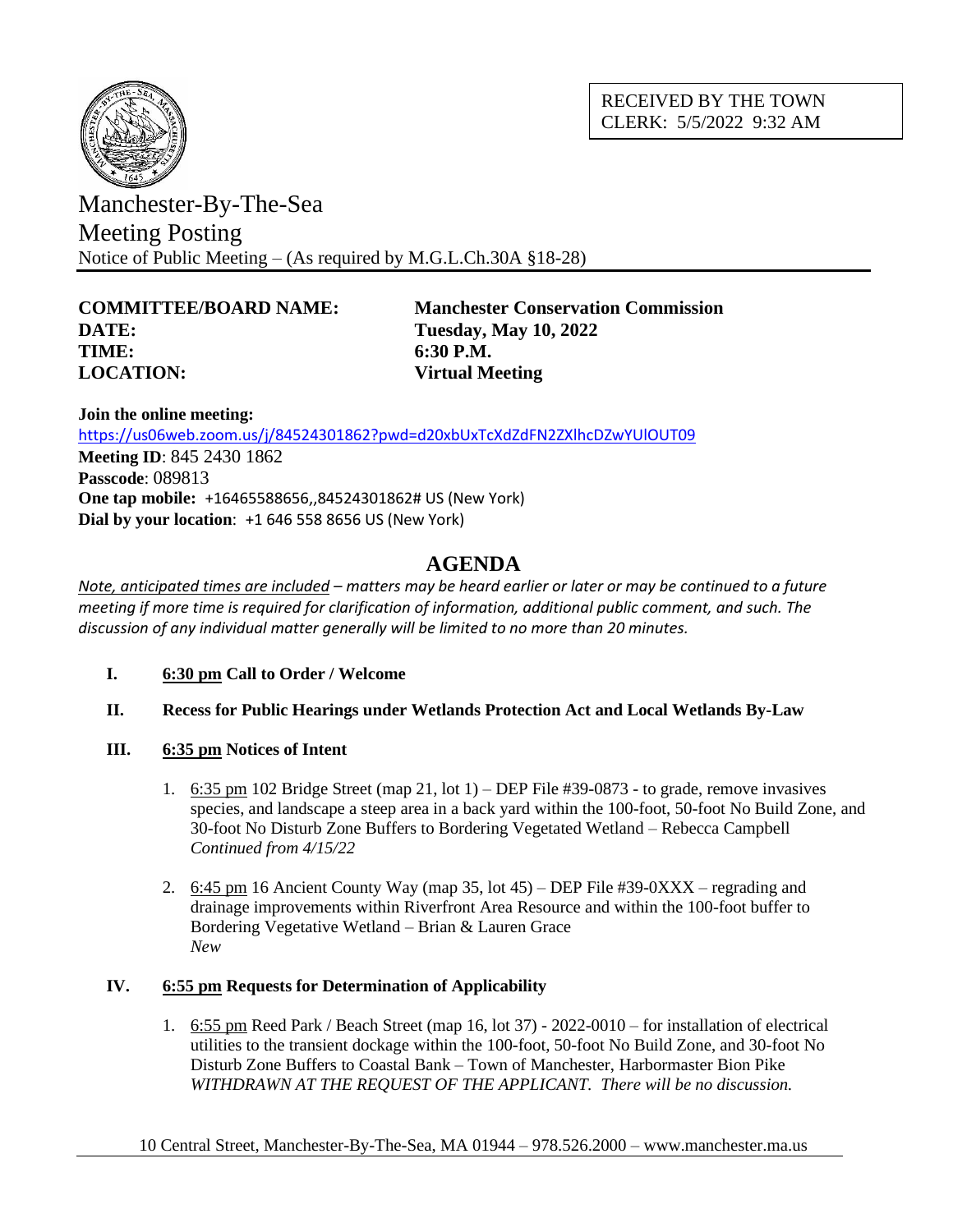- 2. 6:55 pm Ocean Street (Public Way) at White Beach (map  $8$ , lot  $3$ ) 2022-0011 remove and replace compromised existing subbase by installing jersey barriers and concrete or flow fill material below existing grade, roadway resurfacing, redistribute accumulated sand in parking area to beach and dune areas compromised by the January 2022 storm event within Land Subject to Coastal Storm Flowage, Coastal Beach/Dune, and the 100-foot buffer to Salt Marsh - Town of Manchester, Department of Public Works *New*
- 3. 7:05 pm 31 Coolidge Point Road (map 3, lot 24) 2022-0009 remove invasive species, install native plants, and construct a patio within the 100-foot Buffer to Coastal Bank – William Brown *New*
- 4. 7:15 pm Proctor Street (Town-owned parcel between 27  $&$  31 Proctor Street) 2022-0012 excavation and grading along Proctor Street to install a decorative concrete pad to be set flush with paving and surrounding soil, and install a Longevity Bench within the 100-foot Buffer to Coastal Bank – Lisa Bonneville, Longevity Bench Project, Inc. *New*
- 5. 7:25 pm 113 Summer Street (Sweeney Park map 11, lot 17) 2022-0013 grading and excavation to install a new sidewalk to connect existing Summer Street sidewalk with the existing courts, install a decorative concrete pad, and install a Longevity bench within Riverfront Area Resource and 100-foot buffer to Bordering Vegetated Wetland - Lisa Bonneville, Longevity Bench Project, Inc. *New*

## **V. Reconvene Regular meeting**

#### **VI. 7:35 pm Requests for Extensions**

- 1. 7:35 pm Town-wide Beach Management Plan DEP File #39-0777 Town of Manchester Department of Public Works *New*
- 2. 7:40 pm Town-wide Road Maintenance Plan DEP File #39-0776 Town of Manchester Department of Public Works *New*

#### **VII. 7:40 pm Requests for** *de minimis* **Change**

- 1. 7:40 pm 43 Lincoln Street (Memorial Elementary School, map 47, lots 5&6) DEP File #39-0800 - demolition and construction of new elementary school within Riverfront Area, Bordering Land Subject to Flooding, and 100' Buffer to Bordering Vegetated Wetland – Alex Corbett, Project Manager, W.T. Rich *New*
- 2. 7:45 pm 2 Boardman Avenue (map 24, lot 16) DEP File #39-0868 Installation of a timber pier, seasonal gangway & float, repairs to existing masonry walls, and granite steps within Land Subject to Coastal Storm Flowage, Coastal Bank, Rocky Intertidal Shore, Land Under Ocean, and 100' Buffer to Coastal Bank– Two Boardman Avenue LLC *New*

#### **VIII. 7:50 pm Requests for Certificates of Compliance**

10 Central Street, Manchester-By-The-Sea, MA 01944 – 978.526.2000 – www.manchester.ma.us